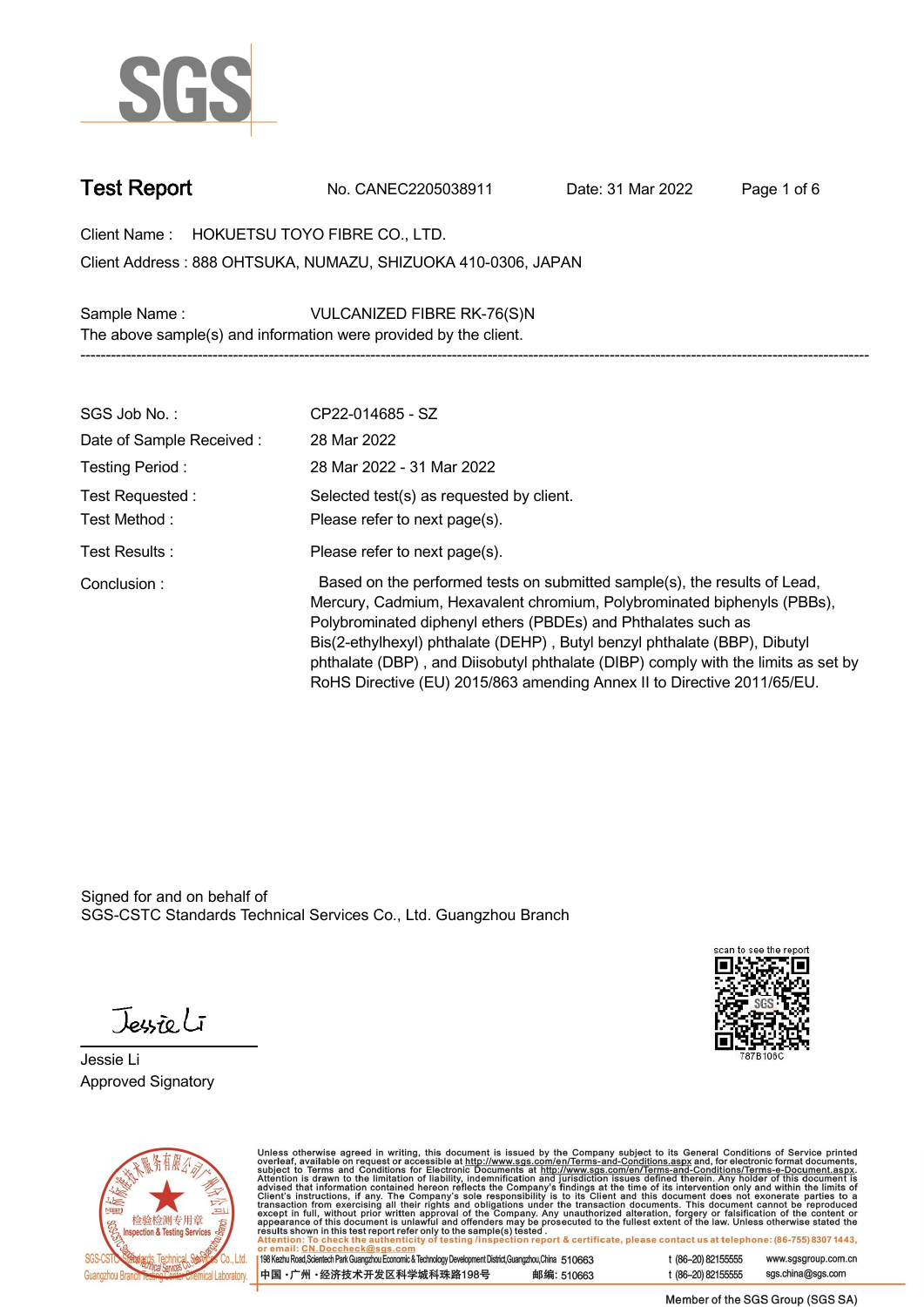

**Test Report. No. CANEC2205038911 . Date: 31 Mar 2022 . Page 2 of 6.**

**Test Results :.**

**Test Part Description : .**

| Specimen No.    | SGS Sample ID    | <b>Description</b>       |
|-----------------|------------------|--------------------------|
| SN <sub>1</sub> | CAN22-050389.011 | Dark gray material sheet |

**Remarks :.(1) 1 mg/kg = 1 ppm = 0.0001% .**

**(2) MDL = Method Detection Limit .**

**(3) ND = Not Detected ( < MDL ) .**

**(4) "-" = Not Regulated .**

## **RoHS Directive (EU) 2015/863 amending Annex II to Directive 2011/65/EU.**

**Test Method :. With reference to IEC 62321-4:2013+A1:2017, IEC 62321-5:2013, IEC 62321-7-2:2017 , IEC 62321-6:2015 and IEC 62321-8:2017, analyzed by ICP-OES , UV-Vis and GC-MS . .**

| Test Item(s)               | Limit | <u>Unit</u> | <b>MDL</b>                   | <u>011</u> |
|----------------------------|-------|-------------|------------------------------|------------|
| Cadmium (Cd)               | 100   | mg/kg       | $\overline{c}$               | <b>ND</b>  |
| Lead (Pb)                  | 1,000 | mg/kg       | $\overline{2}$               | <b>ND</b>  |
| Mercury (Hg)               | 1,000 | mg/kg       | $\overline{2}$               | <b>ND</b>  |
| Hexavalent Chromium (CrVI) | 1,000 | mg/kg       | 8                            | <b>ND</b>  |
| Sum of PBBs                | 1,000 | mg/kg       | $\qquad \qquad \blacksquare$ | <b>ND</b>  |
| Monobromobiphenyl          |       | mg/kg       | 5                            | <b>ND</b>  |
| Dibromobiphenyl            | -     | mg/kg       | 5                            | <b>ND</b>  |
| Tribromobiphenyl           | -     | mg/kg       | 5                            | <b>ND</b>  |
| Tetrabromobiphenyl         |       | mg/kg       | 5                            | <b>ND</b>  |
| Pentabromobiphenyl         | -     | mg/kg       | 5                            | <b>ND</b>  |
| Hexabromobiphenyl          |       | mg/kg       | 5                            | <b>ND</b>  |
| Heptabromobiphenyl         | -     | mg/kg       | 5                            | <b>ND</b>  |
| Octabromobiphenyl          | -     | mg/kg       | 5                            | <b>ND</b>  |
| Nonabromobiphenyl          |       | mg/kg       | 5                            | <b>ND</b>  |
| Decabromobiphenyl          |       | mg/kg       | 5                            | <b>ND</b>  |
| Sum of PBDEs               | 1,000 | mg/kg       | $\qquad \qquad \blacksquare$ | <b>ND</b>  |
| Monobromodiphenyl ether    |       | mg/kg       | 5                            | <b>ND</b>  |
| Dibromodiphenyl ether      | ۰     | mg/kg       | 5                            | <b>ND</b>  |
| Tribromodiphenyl ether     | -     | mg/kg       | 5                            | <b>ND</b>  |
| Tetrabromodiphenyl ether   |       | mg/kg       | 5                            | <b>ND</b>  |
| Pentabromodiphenyl ether   |       | mg/kg       | 5                            | <b>ND</b>  |



Unless otherwise agreed in writing, this document is issued by the Company subject to its General Conditions of Service printed overleaf, available on request or accessible at http://www.sgs.com/en/Terms-and-Conditions.as

| or email: CN.Doccheck@sgs.com                                                                                |            |                    |                     |
|--------------------------------------------------------------------------------------------------------------|------------|--------------------|---------------------|
| 198 Kezhu Road, Scientech Park Guangzhou Economic & Technology Development District, Guangzhou, China 510663 |            | t (86-20) 82155555 | www.sgsgroup.com.cr |
| ┃中国 •广州 •经济技术开发区科学城科珠路198号 ↓                                                                                 | 邮编: 510663 | t (86-20) 82155555 | sgs.china@sgs.com   |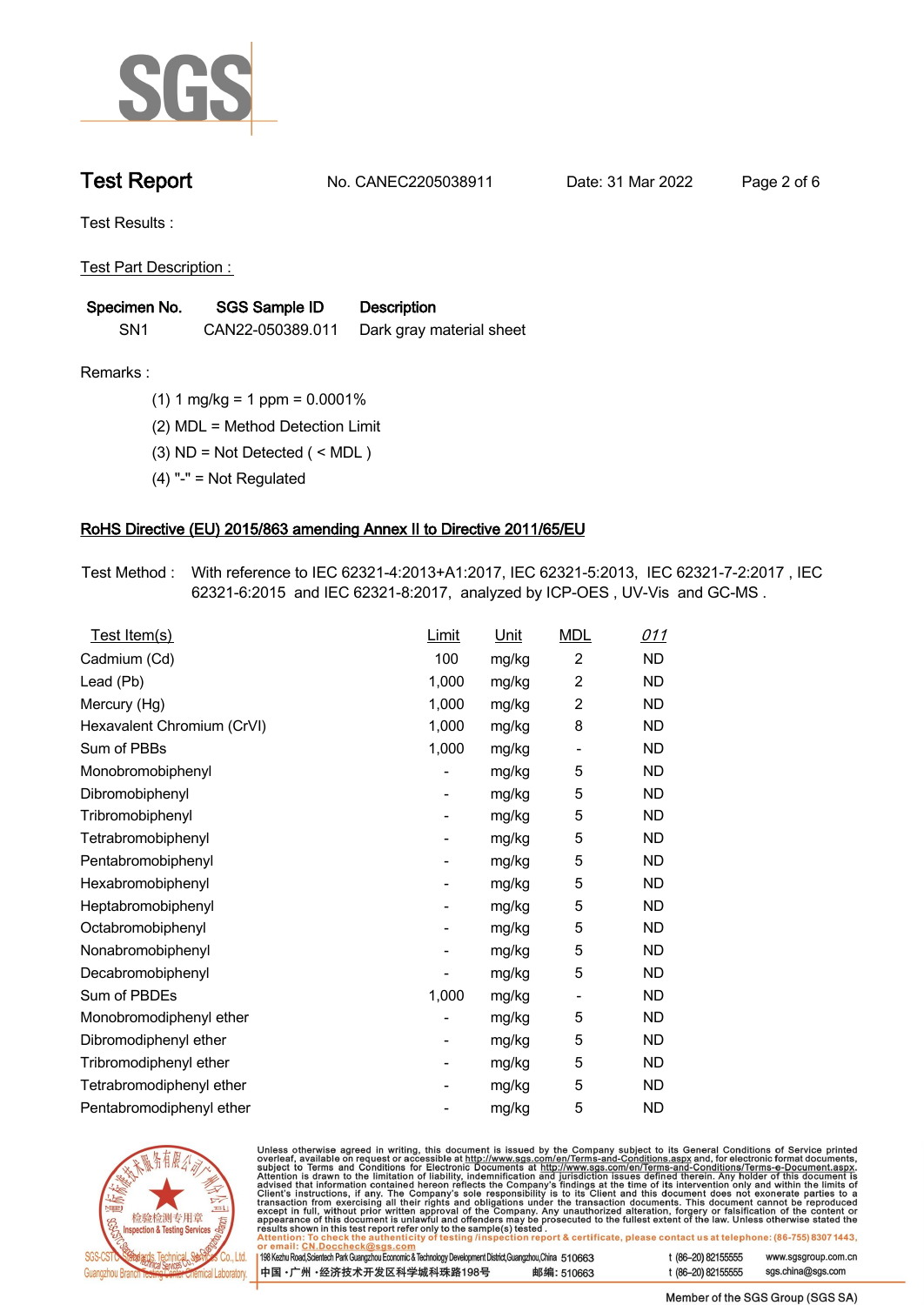

| <b>Test Report</b>                  | No. CANEC2205038911 |             |            | Date: 31 Mar 2022 | Page 3 of 6 |
|-------------------------------------|---------------------|-------------|------------|-------------------|-------------|
| Test Item(s)                        | Limit               | <u>Unit</u> | <b>MDL</b> | <u>011</u>        |             |
| Hexabromodiphenyl ether             | ۰.                  | mg/kg       | 5          | <b>ND</b>         |             |
| Heptabromodiphenyl ether            | Ξ.                  | mg/kg       | 5          | <b>ND</b>         |             |
| Octabromodiphenyl ether             | Ξ.                  | mg/kg       | 5          | <b>ND</b>         |             |
| Nonabromodiphenyl ether             | -                   | mg/kg       | 5          | <b>ND</b>         |             |
| Decabromodiphenyl ether             | -                   | mg/kg       | 5          | ND                |             |
| Dibutyl phthalate (DBP)             | 1.000               | mg/kg       | 50         | <b>ND</b>         |             |
| Butyl benzyl phthalate (BBP)        | 1.000               | mg/kg       | 50         | <b>ND</b>         |             |
| Bis (2-ethylhexyl) phthalate (DEHP) | 1.000               | mg/kg       | 50         | <b>ND</b>         |             |
| Diisobutyl Phthalates (DIBP)        | 1.000               | mg/kg       | 50         | <b>ND</b>         |             |

### **Notes :.**

**(1) The maximum permissible limit is quoted from RoHS Directive (EU) 2015/863.**

**(2) IEC 62321 series is equivalent to EN 62321 series**

**https://www.cenelec.eu/dyn/www/f?p=104:30:1742232870351101::::FSP\_ORG\_ID,FSP\_LANG\_ID:12586 37,25**

**(3) The restriction of DEHP, BBP, DBP and DIBP shall apply to medical devices, including in vitro medical devices, and monitoring and control instruments, including industrial monitoring and control instruments, from 22 July 2021..**



Unless otherwise agreed in writing, this document is issued by the Company subject to its General Conditions of Service printed<br>overleaf, available on request or accessible at http://www.sgs.com/en/Terms-and-Conditions.as

| 198 Kezhu Road,Scientech Park Guangzhou Economic & Technology Development District,Guangzhou,China   51 O663 |            |  |
|--------------------------------------------------------------------------------------------------------------|------------|--|
| 中国 •广州 •经济技术开发区科学城科珠路198号                                                                                    | 邮编: 510663 |  |

www.sgsgroup.com.cn

t (86-20) 82155555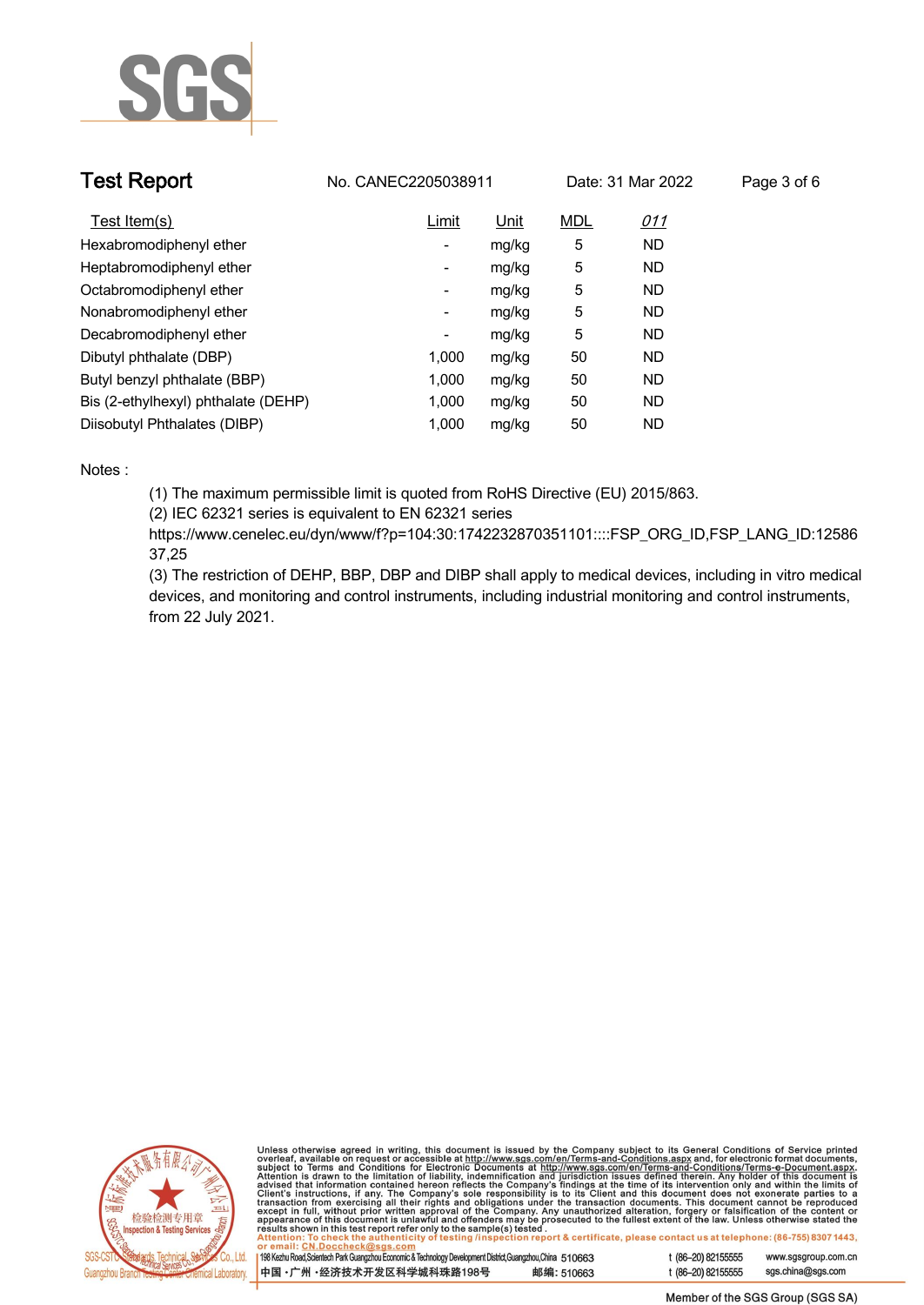

**Test Report. No. CANEC2205038911 . Date: 31 Mar 2022 . Page 4 of 6.**

## **ATTACHMENTS Pb/Cd/Hg/Cr6+/PBBs/PBDEs Testing Flow Chart**

**1) These samples were dissolved totally by pre -conditioning method according to below flow chart. (Cr6+ and PBBs/PBDEs test method excluded ).**





Unless otherwise agreed in writing, this document is issued by the Company subject to its General Conditions of Service printed<br>overleaf, available on request or accessible at http://www.sgs.com/en/Terms-and-Conditions.as

| 198 Kezhu Road,Scientech Park Guangzhou Economic & Technology Development District,Guangzhou,China 510663 |            |
|-----------------------------------------------------------------------------------------------------------|------------|
| 中国 •广州 •经济技术开发区科学城科珠路198号                                                                                 | 邮编: 510663 |

t (86-20) 82155555 www.sgsgroup.com.cn t (86-20) 82155555 sas.china@sas.com

Member of the SGS Group (SGS SA)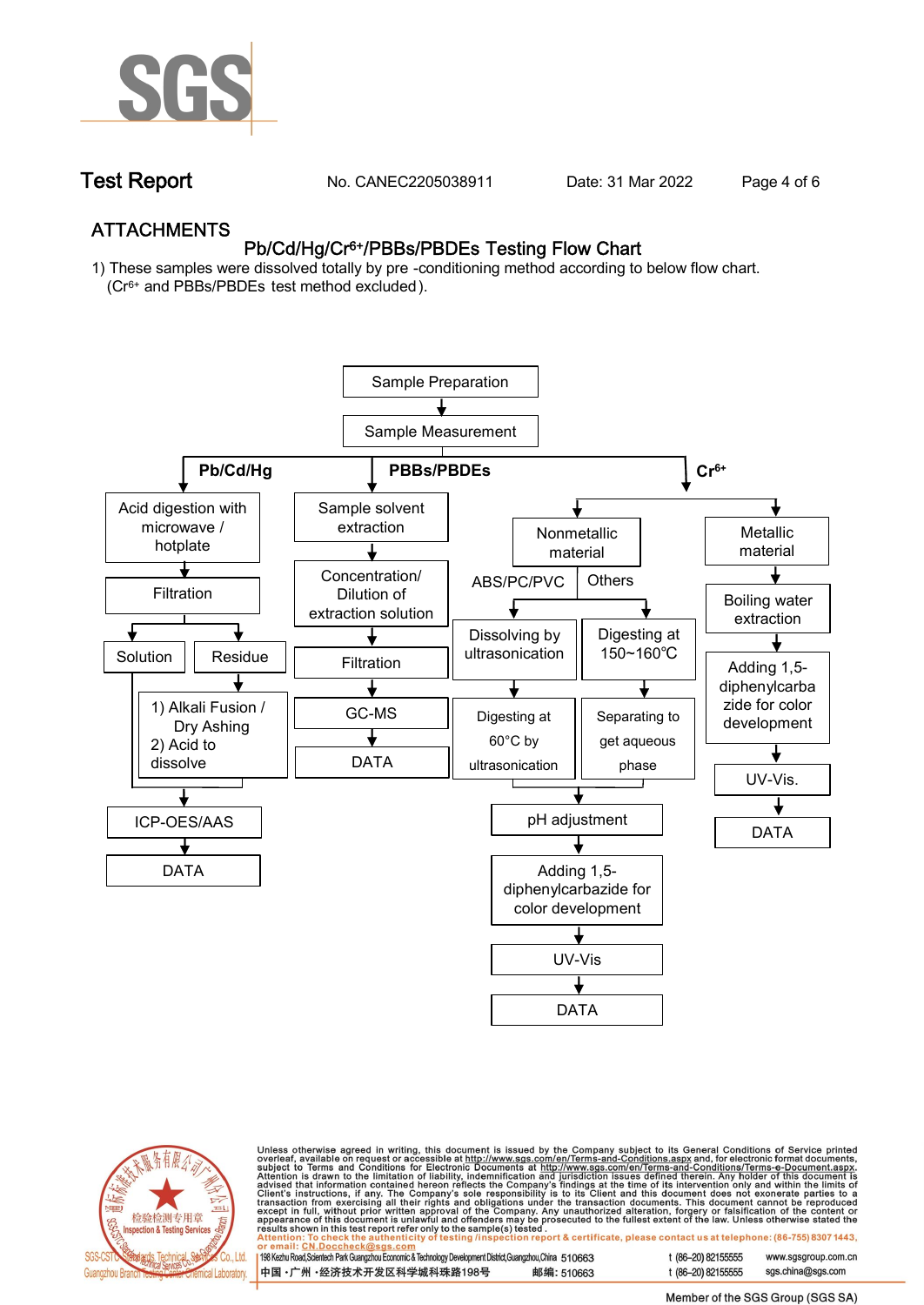

**Test Report. No. CANEC2205038911 . Date: 31 Mar 2022 . Page 5 of 6.**

# **ATTACHMENTS Phthalates Testing Flow Chart**





Unless otherwise agreed in writing, this document is issued by the Company subject to its General Conditions of Service printed<br>overleaf, available on request or accessible at http://www.sgs.com/en/Terms-and-Conditions.as

| 198 Kezhu Road,Scientech Park Guangzhou Economic & Technology Development District,Guangzhou,China 510663 |            |
|-----------------------------------------------------------------------------------------------------------|------------|
| 中国・广州 ・经济技术开发区科学城科珠路198号                                                                                  | 邮编: 510663 |

t (86-20) 82155555 sgs.china@sgs.com

www.sgsgroup.com.cn

t (86-20) 82155555